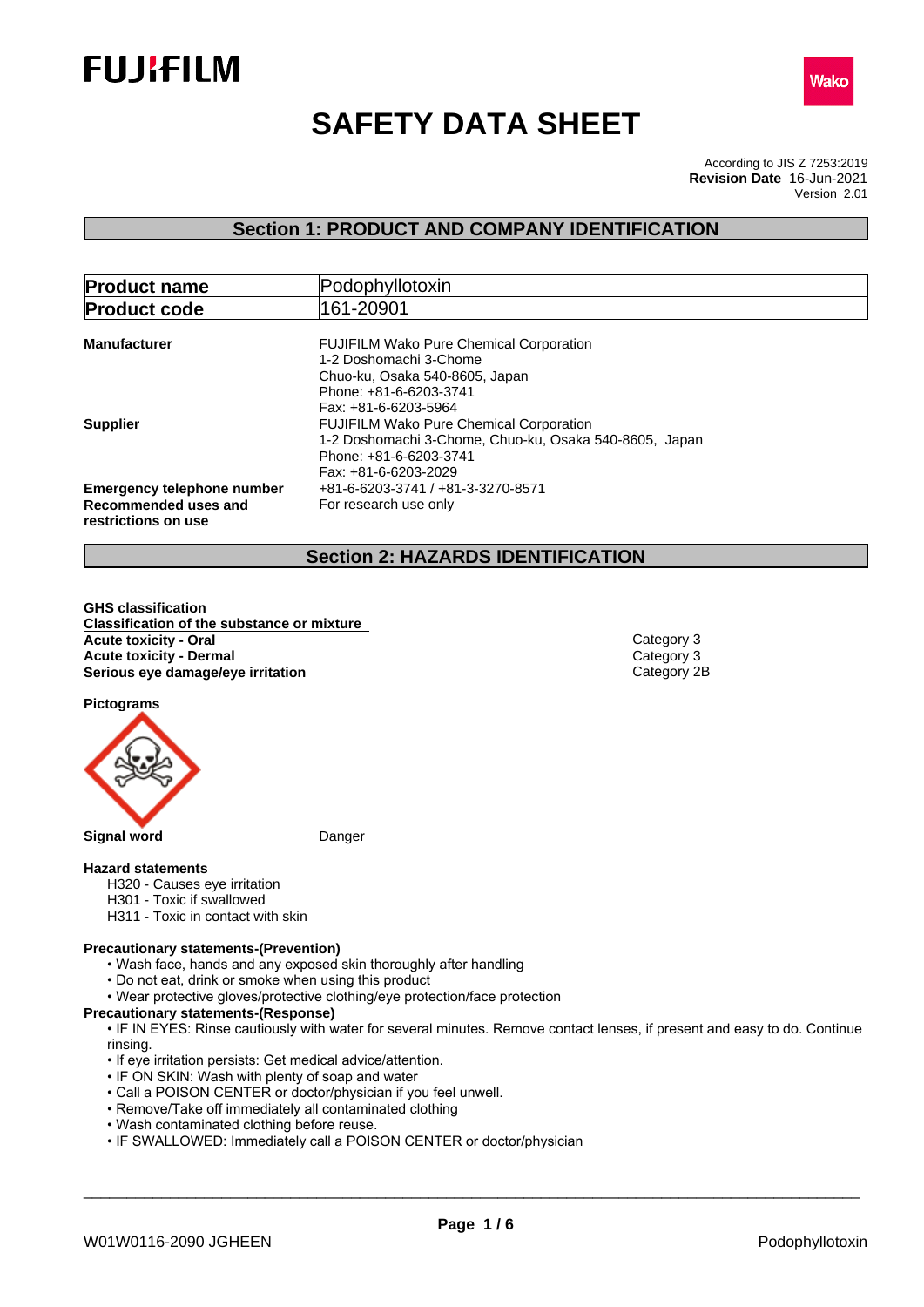• Rinse mouth

## **Precautionary statements-(Storage)**

## • Store locked up.

**Precautionary statements-(Disposal)**

• Dispose of contents/container to an approved waste disposal plant

**Others**

**Other hazards** Not available

## **Section 3: COMPOSITION/INFORMATION ON INGREDIENTS**

**Single Substance or Mixture** Substance

**Formula** C22H22O8

| . .<br><b>Chemical Name</b> | Weight-%  | Molecular weight | <b>ENCS</b> | <b>ISHL</b><br>. .<br>No.         | <b>AS RN</b> :<br>∴∆.                  |
|-----------------------------|-----------|------------------|-------------|-----------------------------------|----------------------------------------|
| llotoxin<br>∟∿<br>odophy    | ΩE<br>しいい | 11 A A           | N/A         | $\sim$<br>$\epsilon$<br>8-151-200 | $\sim$<br>$-10$<br>,,,<br>~<br>$\cdot$ |

#### **Impurities and/or Additives**: Not applicable

## **Section 4: FIRST AID MEASURES**

#### **Inhalation**

Remove to fresh air. If symptoms persist, call a physician.

## **Skin contact**

Wash off immediately with soap and plenty of water. If symptoms persist, call a physician.

## **Eye contact**

IF IN EYES: Rinse cautiously with water for several minutes. Remove contact lenses, if present and easy to do. Continue rinsing. Immediate medical attention is required.

#### **Ingestion**

Rinse mouth. Never give anything by mouth to an unconscious person. Call a physician or poison control center immediately. Do not induce vomiting without medical advice.

#### **Protection of first-aiders**

Use personal protective equipment as required.

## **Section 5: FIRE FIGHTING MEASURES**

#### **Suitable extinguishing media**

Water spray (fog), Carbon dioxide (CO2), Foam, Extinguishing powder, Sand

## **Unsuitable extinguishing media**

## No information available

## **Specific hazards arising from the chemical product**

Thermal decomposition can lead to release of irritating and toxic gases and vapors.

## **Special extinguishing method**

No information available

## **Special protective actions for**

## **fire-fighters**

Use personal protective equipment as required. Firefighters should wear self-contained breathing apparatus and full firefighting turnout gear.

## **Section 6: ACCIDENTAL RELEASE MEASURES**

#### **Personal precautions, protective equipment and emergency procedures**

For indoor, provide adequate ventilation process until the end of working. Deny unnecessary entry other than the people involved by, for example, using a rope. While working, wear appropriate protective equipments to avoid adhering it on skin, or inhaling the gas. Work from windward, and retract the people downwind.

#### **Environmental precautions**

To be careful not discharged to the environment without being properly handled waste water contaminated.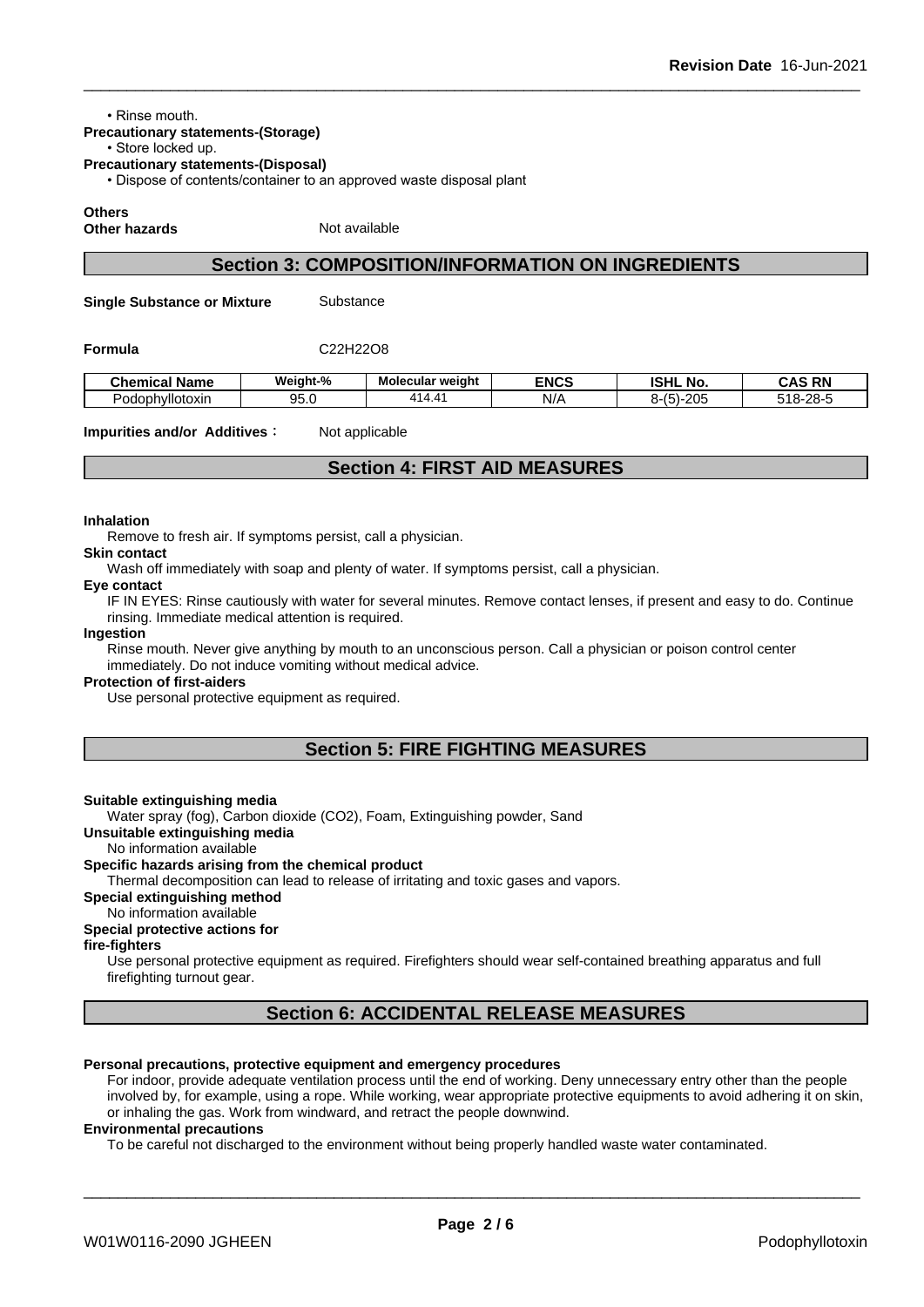#### **Methods and materials for contaminent and methods and materials for cleaning up**

Sweep up and gather scattered particles, and collect it in an empty airtight container.

## **Recoverly, neutralization**

No information available

## **Secondary disaster prevention measures**

Clean contaminated objects and areas thoroughly observing environmental regulations.

## **Section 7: HANDLING AND STORAGE**

## **Handling**

#### **Technical measures**

Avoid contact with strong oxidizing agents. Use with local exhaust ventilation.

## **Precautions**

Do not rough handling containers, such as upsetting, falling, giving a shock, and dragging. Prevent leakage, overflow, and scattering. Not to generate steam and dust in vain. Seal the container after use. After handling, wash hands and face, and then gargle. In places other than those specified, should not be smoking or eating and drinking. Should not be brought contaminated protective equipment and gloves to rest stops. Deny unnecessary entry of non-emergency personnel to the handling area.

## **Safety handling precautions**

Avoid contact with skin, eyes or clothing. Use personal protective equipment as required.

#### **Storage**

**Safe storage conditions**

**Safe packaging material** Glass **Incompatible substances** Strong oxidizing agents

**Storage conditions** Keep container protect from light tightly closed. Store in a cool (2-10 °C) place.

## **Section 8: EXPOSURE CONTROLS/PERSONAL PROTECTION**

#### **Engineering controls**

In case of indoor workplace, seal the source or use a local exhaust system. Provide the safety shower facility, and handand eye-wash facility. And display their position clearly.

**Exposure limits** This product, as supplied, does not contain any hazardous materials with occupational exposure limits established by the region specific regulatory bodies.

#### **Personal protective equipment**

**Respiratory protection** Dust mask Hand protection **Protective gloves** Skin and body protection

**Eye protection** protective eyeglasses or chemical safety goggles<br>
Skin and body protection Long-sleeved work clothes

#### **General hygiene considerations**

Handle in accordance with good industrial hygiene and safety practice.

## **Section 9: PHYSICAL AND CHEMICAL PROPERTIES**

**Form Color** White - nearly white **Appearance** powder **Odor Odor** No data available<br> **Melting point/freezing point According to the Contract of the Melting of the Melting Point Melting point/freezing point heating point** 117 - 118 °C<br> **Boiling point, initial boiling point and boiling range Modata available Boiling point, initial boiling point and boiling range Flammability No data available No data available No data available Evaporation rate:** No data available **Flammability (solid, gas):** No data available **Upper/lower flammability or explosive limits Upper**: No data available **Lower**: **No data available No data available Flash point No data available No data available Auto-ignition temperature:** No data available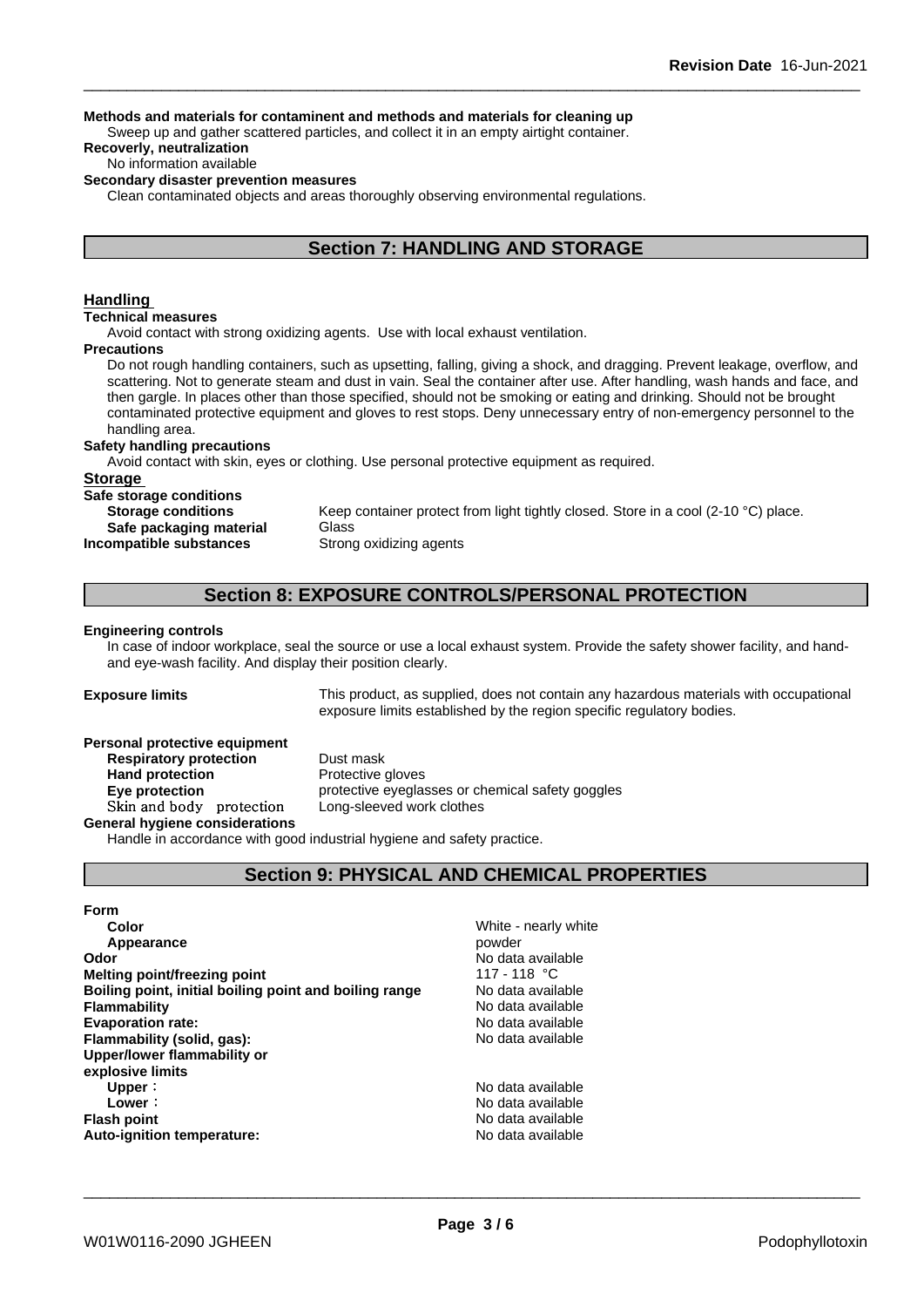**Decomposition temperature:**<br> **pH** No data available<br>
No data available **Viscosity** (coefficient of viscosity) **Dynamic viscosity**<br> **Solubilities**<br> **Solubilities**<br> **Solubilities** 

**n-Octanol/water partition coefficient:(log Pow) No data available<br>
<b>Vapour pressure** No data available **Vapour pressure Specific Gravity / Relative density No data available Vapour density No data available Particle characteristics** No data available

No data available<br>No data available acetone and Ethanol : soluble . water : practically insoluble,or insoluble .<br>No data available

## **Section 10: STABILITY AND REACTIVITY**

## **Stability**

**Reactivity** No data available **Chemical stability** May be altered by light. **Hazardous reactions** None under normal processing **Conditions to avoid** Extremes of temperature and direct sunlight **Incompatible materials** Strong oxidizing agents **Hazardous decomposition products** Carbon monooxide (CO), Carbon dioxide (CO2)

## **Section 11: TOXICOLOGICAL INFORMATION**

#### **Acute toxicity**

| <b>Chemical</b> | <b>D50</b>            | <b>LD50</b>           | $\_C50$    |
|-----------------|-----------------------|-----------------------|------------|
| ∣Name           | Эrа                   | Dermal                | ınnalatlon |
| Podophyllotoxin | 00ا<br>ma/ka<br>Mouse | 500<br>Rat<br>) ma/ka | $N$ /      |

| <b>Skin irritation/corrosion</b>         | No data available |
|------------------------------------------|-------------------|
| Serious eye damage/ irritation           | No data available |
| <b>Respiratory or skin sensitization</b> | No data available |
| <b>Reproductive cell mutagenicity</b>    | No data available |
| Carcinogenicity                          | No data available |
| <b>Reproductive toxicity</b>             | No data available |
| <b>STOT-single exposure</b>              | No data available |
| <b>STOT-repeated exposure</b>            | No data available |
| <b>Aspiration hazard</b>                 | No data available |

## **Section 12: ECOLOGICAL INFORMATION**

**Ecotoxicity** No information available

**Other data** No data available

**Persistence and degradability** No information available **Bioaccumulative potential** No information available **Mobility** in soil **No information available Hazard to the ozone layer** No information available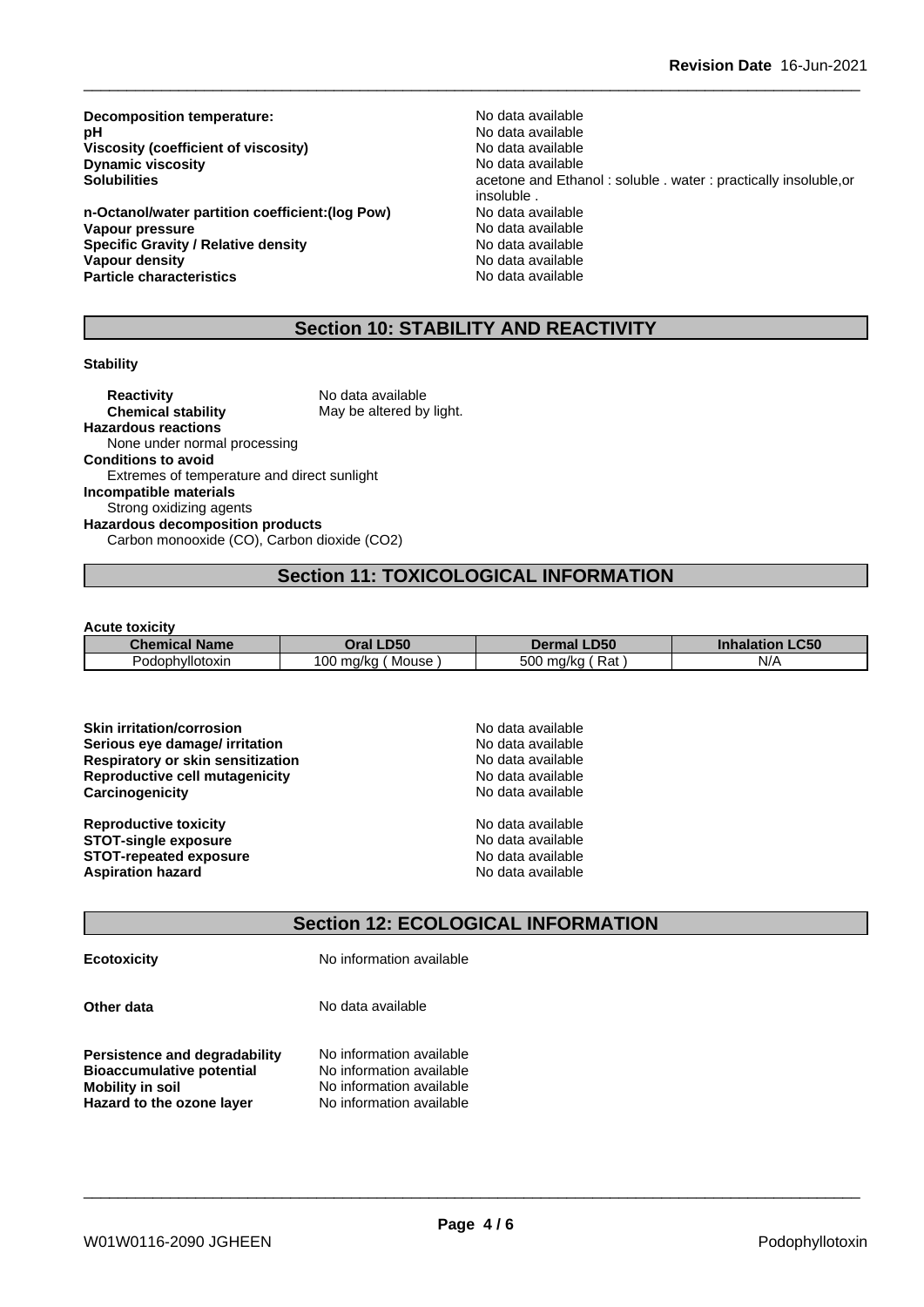## **Section 13: DISPOSAL CONSIDERATIONS**

#### **Waste from residues**

Disposal should be in accordance with applicable regional, national and local laws and regulations. **Contaminated container and contaminated packaging**

Disposal should be in accordance with applicable regional, national and local laws and regulations.

## **Section 14: TRANSPORT INFORMATION**

| <b>ADR/RID</b>                                                 |                                                |
|----------------------------------------------------------------|------------------------------------------------|
| <b>UN number</b>                                               | UN2811                                         |
| Proper shipping name:                                          | Toxic solid, organic, n.o.s. (Podophyllotoxin) |
| UN classfication                                               | 6.1                                            |
| <b>Subsidiary hazard class</b>                                 |                                                |
| Packing group                                                  | Ш                                              |
| <b>Marine pollutant</b>                                        | Not applicable                                 |
| <b>IMDG</b>                                                    |                                                |
| UN number                                                      | UN2811                                         |
| Proper shipping name:                                          | Toxic solid, organic, n.o.s. (Podophyllotoxin) |
| <b>UN classfication</b>                                        | 6.1                                            |
| <b>Subsidiary hazard class</b>                                 |                                                |
| Packing group                                                  | Ш                                              |
| <b>Marine pollutant (Sea)</b>                                  | Not applicable                                 |
| <b>Transport in bulk according to</b> No information available |                                                |
| Annex II of MARPOL 73/78 and                                   |                                                |
| the <b>IBC</b> Code                                            |                                                |
| <b>IATA</b>                                                    |                                                |
| UN number                                                      | <b>UN2811</b>                                  |
| Proper shipping name:                                          | Toxic solid, organic, n.o.s. (Podophyllotoxin) |
| <b>UN classfication</b>                                        | 6.1                                            |
| <b>Subsidiary hazard class</b>                                 |                                                |
| Packing group                                                  | Ш                                              |
| <b>Environmentally Hazardous</b>                               | Not applicable                                 |
| <b>Substance</b>                                               |                                                |

## **Section 15: REGULATORY INFORMATION**

| International Inventories                            |                                                                                  |
|------------------------------------------------------|----------------------------------------------------------------------------------|
| <b>EINECS/ELINCS</b>                                 | Listed                                                                           |
| <b>TSCA</b>                                          |                                                                                  |
|                                                      |                                                                                  |
| Japanese regulations                                 |                                                                                  |
| <b>Fire Service Act</b>                              | Not applicable                                                                   |
| <b>Poisonous and Deleterious</b>                     | Not applicable                                                                   |
| <b>Substances Control Law</b>                        |                                                                                  |
| Industrial Safety and Health Act Not applicable      |                                                                                  |
| <b>Regulations for the carriage</b>                  | Toxic Substances - Poison (Ordinance Art.3, Ministry of Transportation Ordinance |
| and storage of dangerous                             | Regarding Transport by Ship and Storage, Attached Table 1)                       |
| goods in ship                                        |                                                                                  |
| <b>Civil Aeronautics Law</b>                         | Toxic and Infectious Substances (Ordinance Art.194, MITL Nortification for Air   |
|                                                      | Transportation of Explosives etc., Attached Table 1)                             |
| <b>Pollutant Release and Transfer Not applicable</b> |                                                                                  |
| <b>Register Law</b>                                  |                                                                                  |
| <b>Export Trade Control Order</b>                    | Not applicable                                                                   |
|                                                      |                                                                                  |
|                                                      | <b>Section 16: OTHER INFORMATION</b>                                             |
|                                                      |                                                                                  |
| Key literature references and                        | NITE: National Institute of Technology and Evaluation (JAPAN)                    |
| sources for data etc.                                | http://www.safe.nite.go.jp/japan/db.html                                         |
|                                                      | IATA dangerous Goods Regulations                                                 |
|                                                      | RTECS: Registry of Toxic Effects of Chemical Substances                          |
|                                                      |                                                                                  |